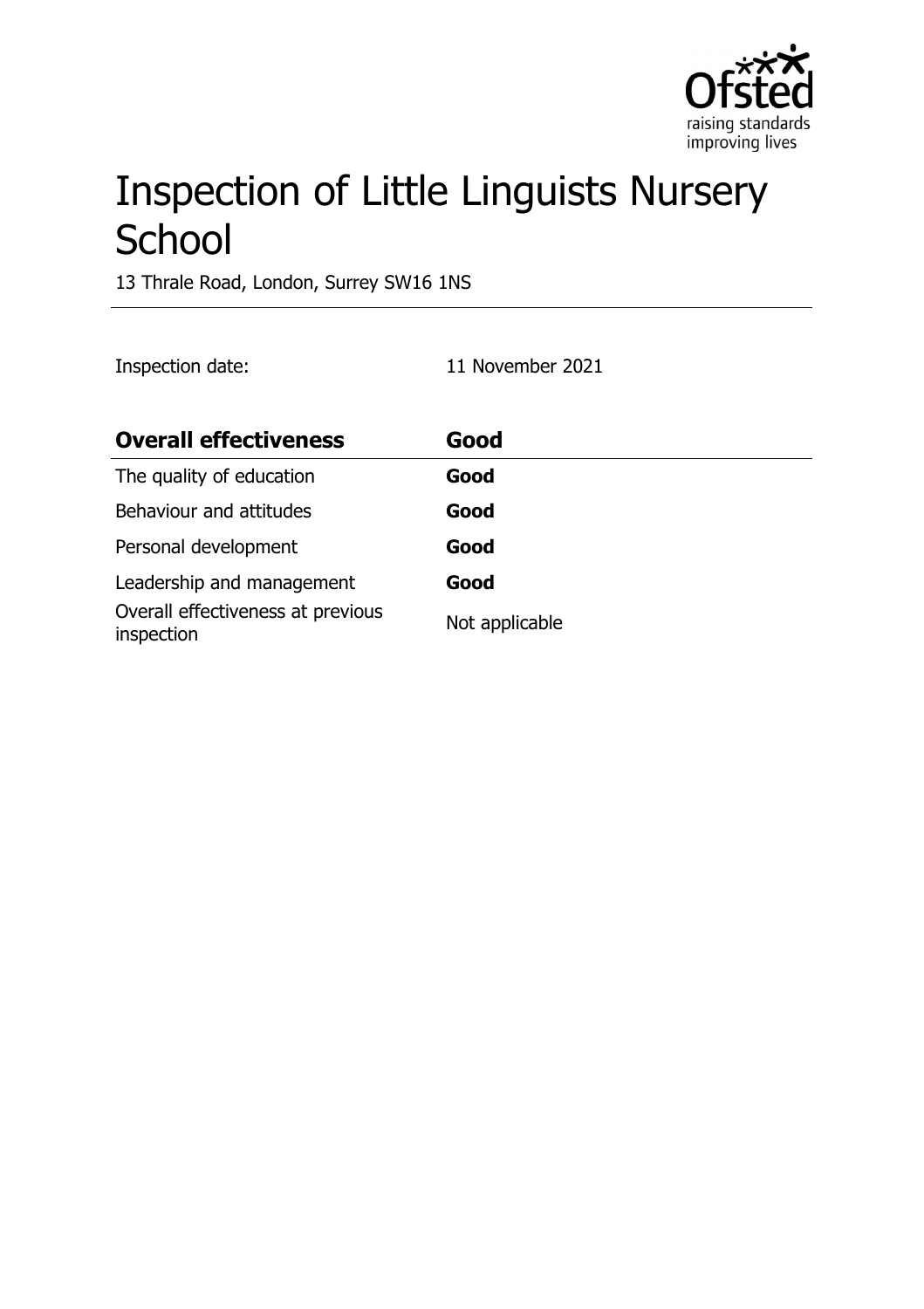

# **What is it like to attend this early years setting?**

#### **The provision is good**

Children are happy and settled at this warm and welcoming nursery. New children and those that are moving to a new room settle quickly with the help of the committed staff. Children develop warm and affectionate attachments with their key persons and all other staff. Children benefit from a range of stimulating resources that fire their imaginations and help motivate them to explore, investigate and experiment. For example, babies are in awe when they visit farm animals in the community.

Children's communication and language are developing well. During circle times, children sing songs, listen to stories and engage in meaningful discussion. As a bilingual provision, children are learning to speak both English and French. Some children learn English as an additional language and/or speak other languages at home. The diverse staff who can speak many languages effectively support children's communication. Children behave well. They learn about similarities and differences between themselves and others, and are well prepared for life in modern Britain. Throughout the year, they learn about different festivals and go on regular outings in the community.

## **What does the early years setting do well and what does it need to do better?**

- $\blacksquare$  The management team has a clear intent for the curriculum. Managers support staff to plan and implement enjoyable indoor activities that children are keen to take part in. However, staff do not plan purposefully for the garden. As a result, children's learning experiences are more limited during outdoor play.
- Children's mathematical development is progressing well. Staff skilfully introduce mathematical concepts. For example, older children count confidently to 10 in English and French. They are beginning to learn about three-dimensional shapes. Younger children relish singing counting songs like 'Five Little Ducks'. This helps them to learn about simple subtraction, all of which helps to promote their school readiness.
- Staff successfully enhance babies' emotional well-being. They create family boards which enable babies to see images of familiar loved ones throughout the day. Older children develop a sense of pride and gain responsibility when they take on roles during mealtime routines. For example, they lay the table and hand out water bottles to their friends.
- $\blacksquare$  Parents talk very highly about the nursery and the staff. They appreciate the care taken by the staff to provide them with feedback about their child's care and learning. Staff encourage parents to be involved in their children's learning, for instance through newsletters, parents' evenings and home-learning opportunities. All of which helps to provide consistency for the children.
- $\blacksquare$  The managers focus on professional development for all staff. For example, they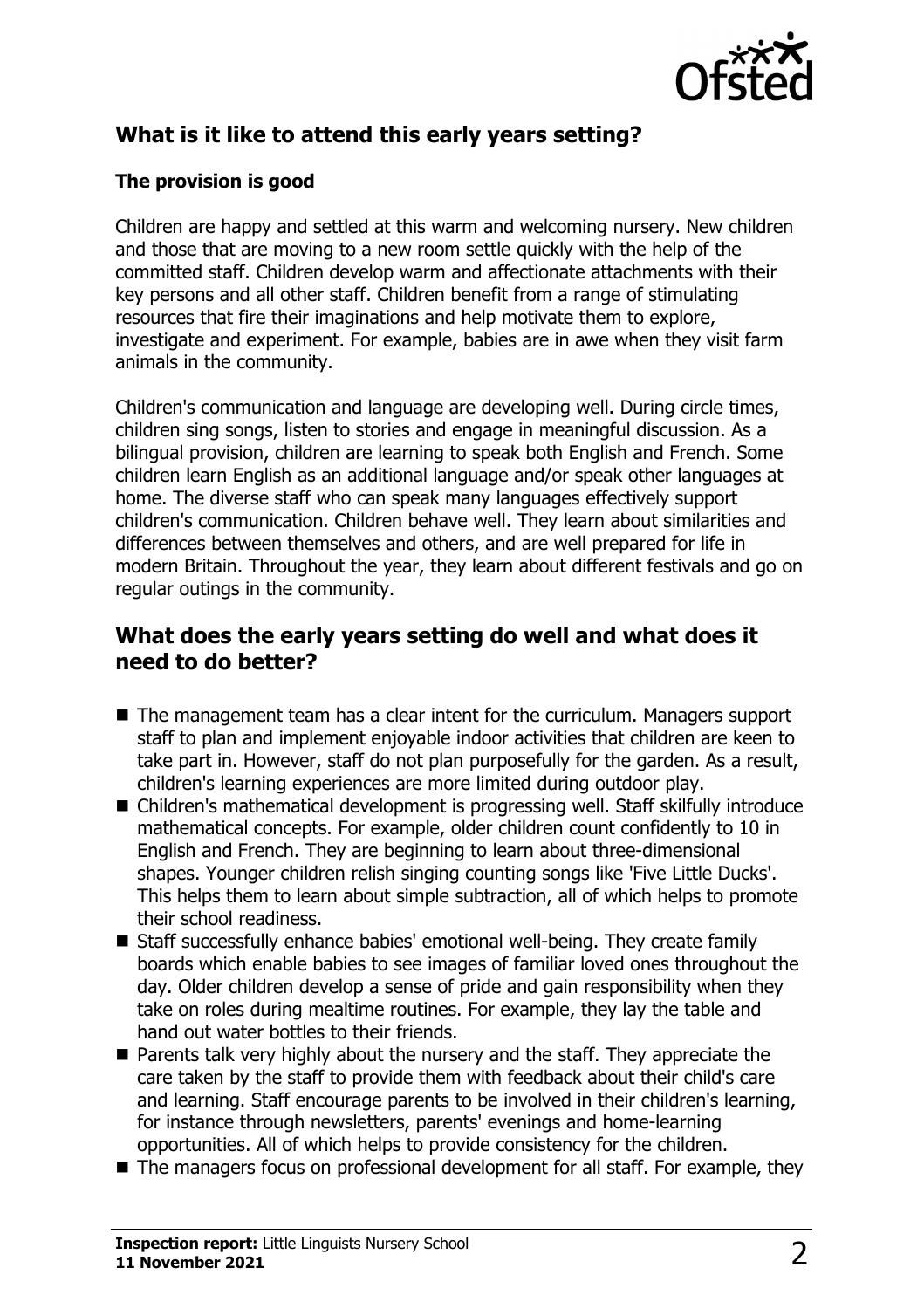

use effective approaches, such as to encourage staff to observe and evaluate each other's practice. The management team holds regular meetings to help staff improve their practice and teaching skills.

- Staff provide good support for children's literacy skills. Older children sing the alphabet song with confidence, and they are beginning to learn that letters have sounds. They are developing a love of books. They visit the local library to access a wider range of books. Staff are skilled at capturing children's interest during story times. For instance, younger children use props alongside the story to interact while listening to 'We're Going on a Bear Hunt'.
- $\blacksquare$  Staff complete regular assessments and monitor children's achievements. They quickly identify and support children with a development delay, including children with special educational needs and/or disabilities. Staff work closely with other professionals to ensure that gaps in children's learning narrow and that they make good progress.
- Children, including babies, have great fun taking part in sensory play. For example, they explore textures of paint, play dough and cornflour with their hands and feet. However, at times, staff limit older children's opportunities to express their own ideas during creative activities.
- $\blacksquare$  Staff have high expectations of children and act as good role models. They encourage good manners and children learn how to cooperate with each other, share resources and take turns.

## **Safeguarding**

The arrangements for safeguarding are effective.

The management team and staff understand their roles and responsibilities to keep children safe. They are aware of the possible signs and symptoms that may indicate a child is at risk of harm. Staff know how to record and report any concerns that may arise to the appropriate professional. The management team has an effective recruitment procedure and checks the suitability of all new staff and the ongoing suitability of their existing staff. Staff carry out daily checks of all areas to remove any hazards and ensure children's safety. The nursery is safe and secure.

# **What does the setting need to do to improve?**

#### **To further improve the quality of the early years provision, the provider should:**

- $\blacksquare$  enhance the planning for the outdoor area to provide more opportunities for children to engage in purposeful play and learning
- $\blacksquare$  support staff to encourage older children to independently explore, test and use their own ideas during creative experiences.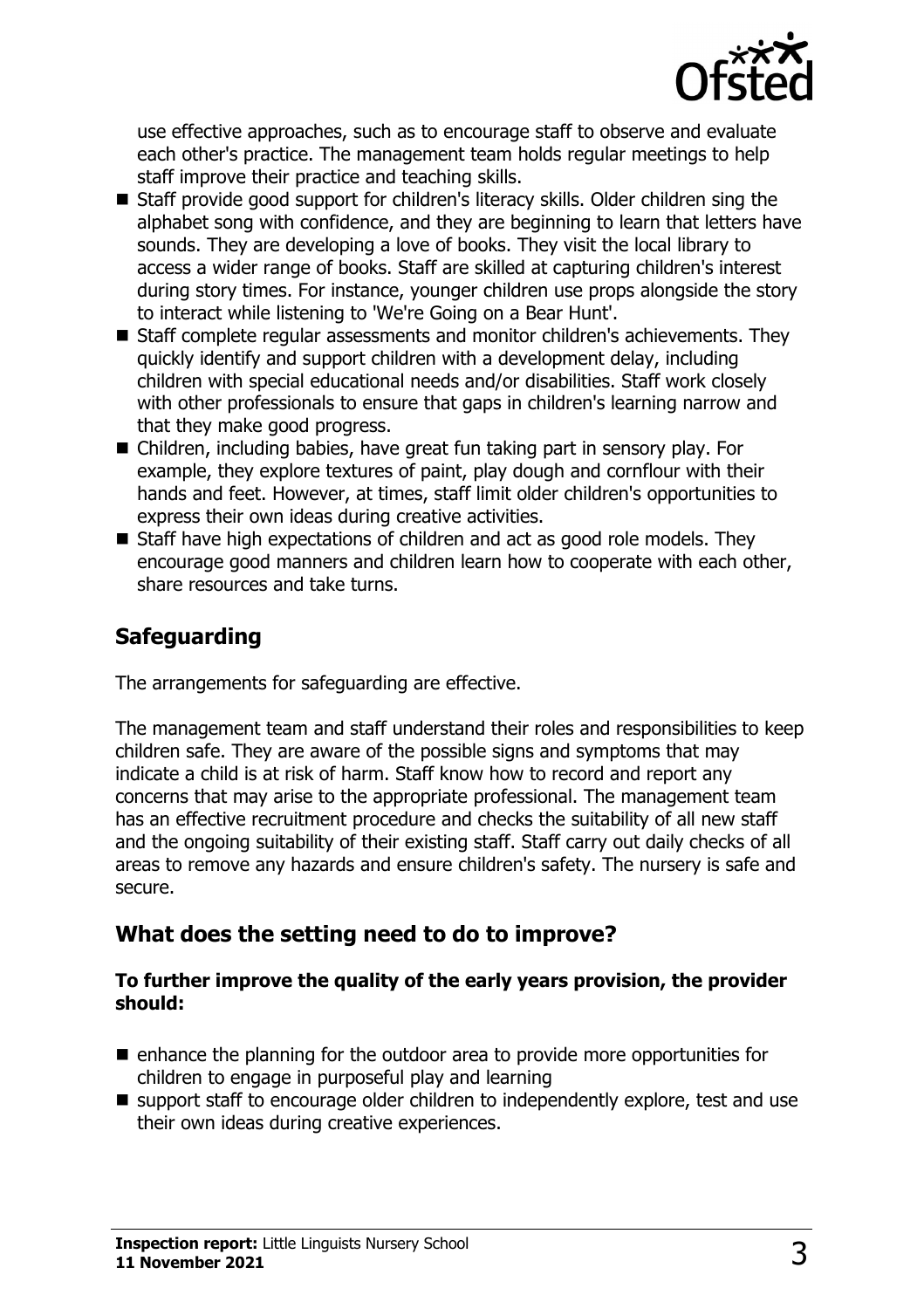

| <b>Setting details</b>                         |                                                                                      |
|------------------------------------------------|--------------------------------------------------------------------------------------|
| Unique reference number                        | 2519750                                                                              |
| Local authority                                | Wandsworth                                                                           |
| <b>Inspection number</b>                       | 10194596                                                                             |
| <b>Type of provision</b>                       | Childcare on non-domestic premises                                                   |
| <b>Registers</b>                               | Early Years Register, Compulsory Childcare<br>Register, Voluntary Childcare Register |
| Day care type                                  | Full day care                                                                        |
| Age range of children at time of<br>inspection | $0$ to $3$                                                                           |
| <b>Total number of places</b>                  | 28                                                                                   |
| Number of children on roll                     | 23                                                                                   |
| Name of registered person                      | Little Linguists Nursery School Ltd                                                  |
| Registered person unique<br>reference number   | RP910195                                                                             |
| <b>Telephone number</b>                        | 02081278581                                                                          |
| Date of previous inspection                    | Not applicable                                                                       |

## **Information about this early years setting**

Little Linguists Nursery School registered in 2019. It is located in Streatham, in the London Borough of Wandsworth. The Nursery operates Monday to Friday, from 7.15am to 6.15pm, for 51 weeks of the year. There are eight staff, including the manager. Of these, five hold appropriate early years qualifications at level 2 or above, including one staff who holds a qualification at level 6. The nursery receives funding for the provision of early education for two-, three- and four-year-old children.

# **Information about this inspection**

**Inspector** Trisha Edward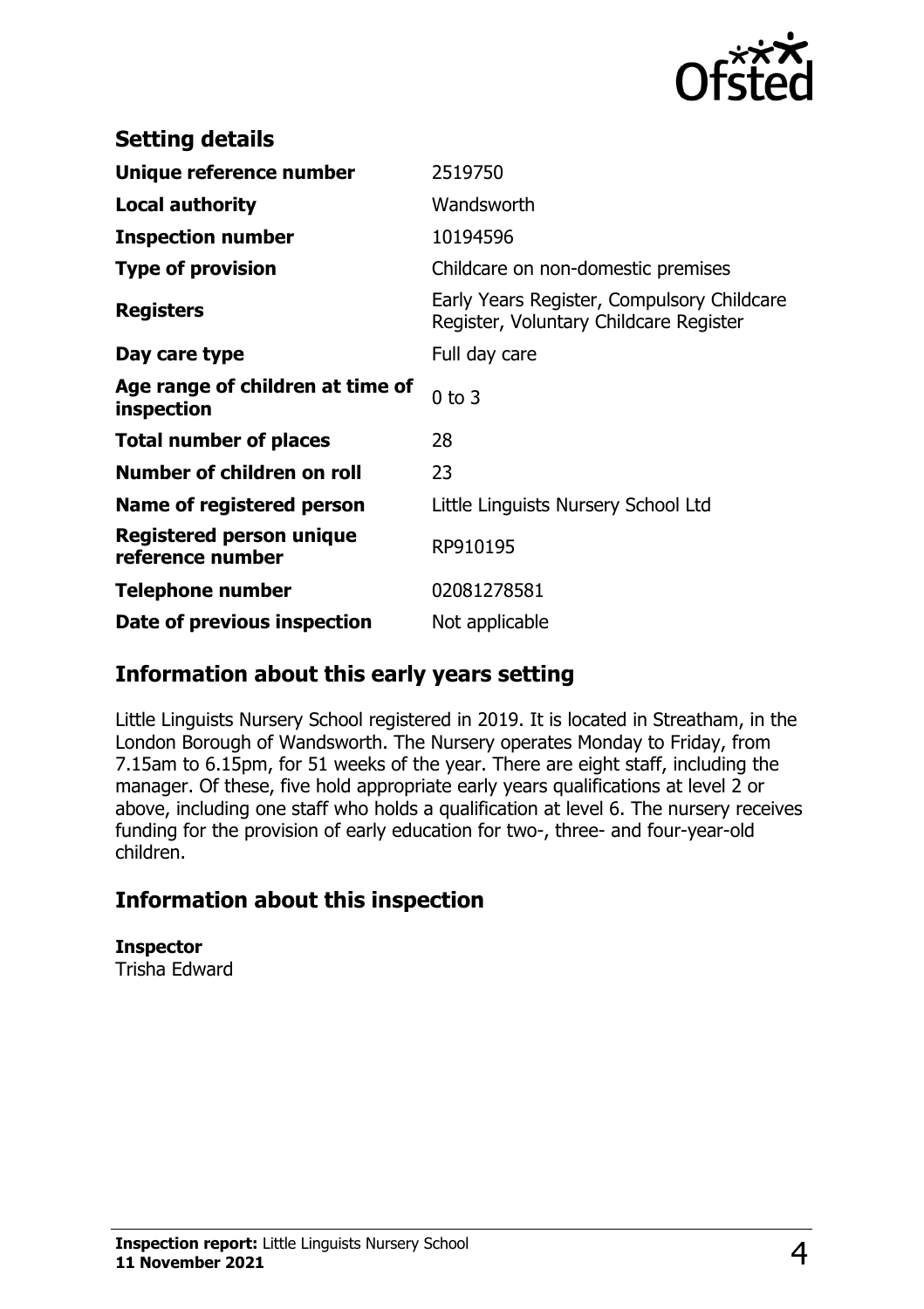

#### **Inspection activities**

- $\blacksquare$  This was the first routine inspection the setting received since the COVID-19 pandemic began. The inspector discussed the impact of the pandemic with the manager and has taken that into account in her evaluation of the setting.
- $\blacksquare$  The management team and the inspector completed a learning walk together.
- $\blacksquare$  The inspector observed the quality of teaching indoors and outdoors and assessed the impact of this on children's learning.
- $\blacksquare$  The manager and the inspector conducted a joint observation.
- $\blacksquare$  The inspector spoke to parents and took account of their views.
- $\blacksquare$  The inspector held a number of discussions with the staff and children during the inspection.
- $\blacksquare$  The inspector reviewed relevant documentation, including evidence of the suitability and training for staff.

We carried out this inspection under sections 49 and 50 of the Childcare Act 2006 on the quality and standards of provision that is registered on the Early Years Register. The registered person must ensure that this provision complies with the statutory framework for children's learning, development and care, known as the early years foundation stage.

If you are not happy with the inspection or the report, you can [complain to Ofsted](http://www.gov.uk/complain-ofsted-report).